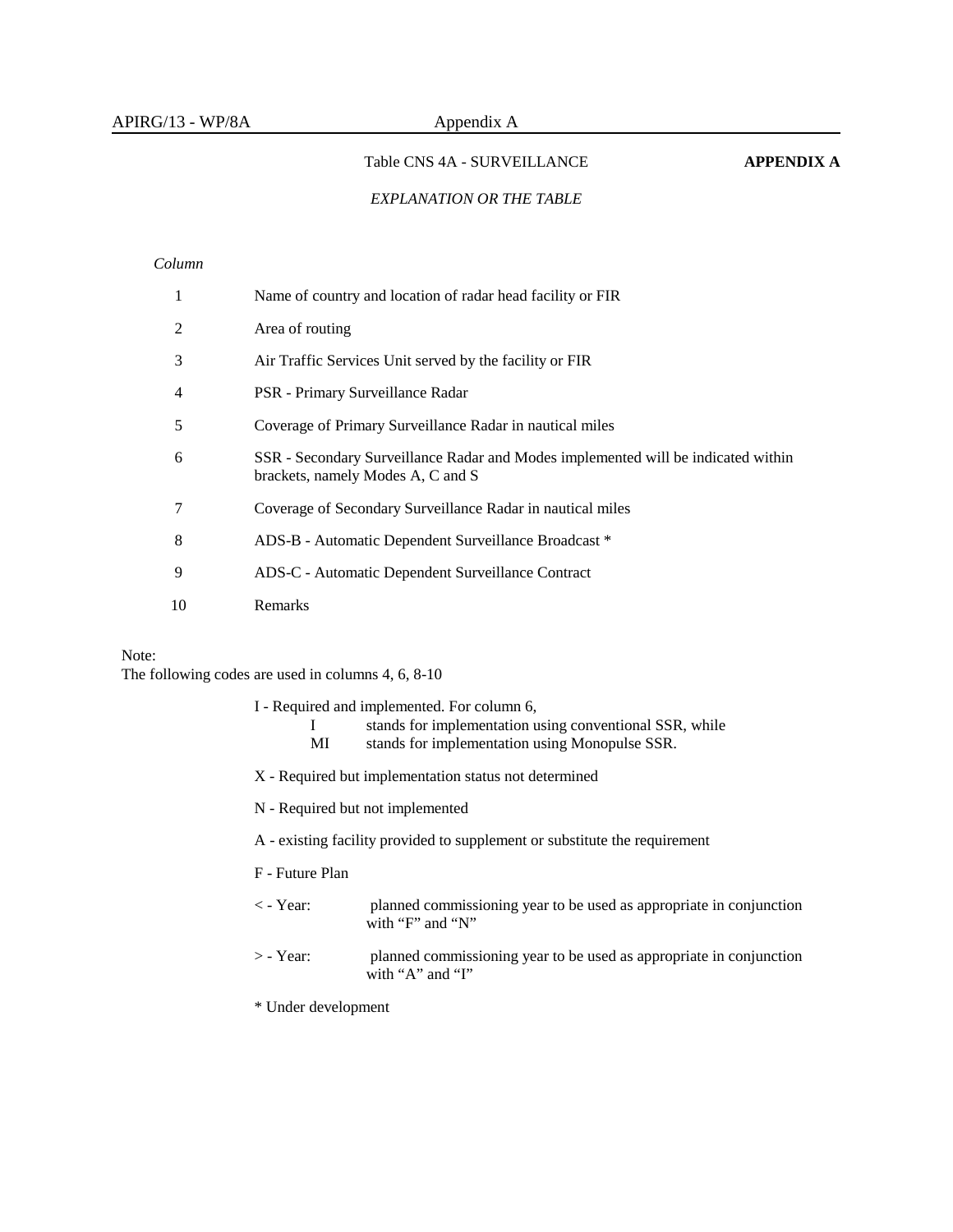| State/Location<br>Etat/Emplacement | AR                | ATS unit served<br>Organe ATS<br>desservi | <b>PSR</b>     | Coverage/<br>Couverture<br>of/du PSR<br>(NM) | <b>SSR</b><br>(A/C/S) | Coverage/<br>Couverture<br>of/du SSR<br>(NM) | $ADS-B*$ | ADS-<br>$\mathbf C$ | Remarks/<br>Remarques        |
|------------------------------------|-------------------|-------------------------------------------|----------------|----------------------------------------------|-----------------------|----------------------------------------------|----------|---------------------|------------------------------|
| $\mathbf{1}$                       | $\overline{2}$    | 3 <sup>1</sup>                            | $\overline{4}$ | 5                                            | 6                     | $\tau$                                       | 8        | 9                   | 10                           |
| <b>ALGERIA</b><br>Alger            | AR4<br>AR7        | Alger ACC                                 | $F<$ -<br>2003 |                                              | $F<$ -<br>2003        |                                              |          | $F<$ -<br>2003      | <b>MSSR</b><br>planned/prévu |
| Annaba                             |                   | Alger ACC                                 |                |                                              | $F<$ -<br>2003        |                                              |          |                     |                              |
| El Bayad                           |                   | Alger ACC                                 |                |                                              | $F<$ -<br>2003        |                                              |          |                     |                              |
| El Oued                            |                   | Alger ACC                                 |                |                                              | $F<-$<br>2003         |                                              |          |                     |                              |
| Oran                               |                   | Alger ACC                                 |                |                                              | $F<$ -<br>2003        |                                              |          |                     |                              |
| <b>ANGOLA</b><br>Luanda            | AR2<br>AR4<br>AR8 | Luanda ACC                                |                |                                              | ${\bf N}$             |                                              |          | ${\bf N}$           |                              |
| <b>BOTSWANA</b><br>Gaborone        | AR4<br>AR8        | Gaborone ACC                              |                |                                              | $A<$ -<br>2001        | 250                                          |          | ${\bf N}$           |                              |
| Maun                               |                   | Gaborone ACC                              |                |                                              | $A<$ -<br>2001        | 250                                          |          |                     |                              |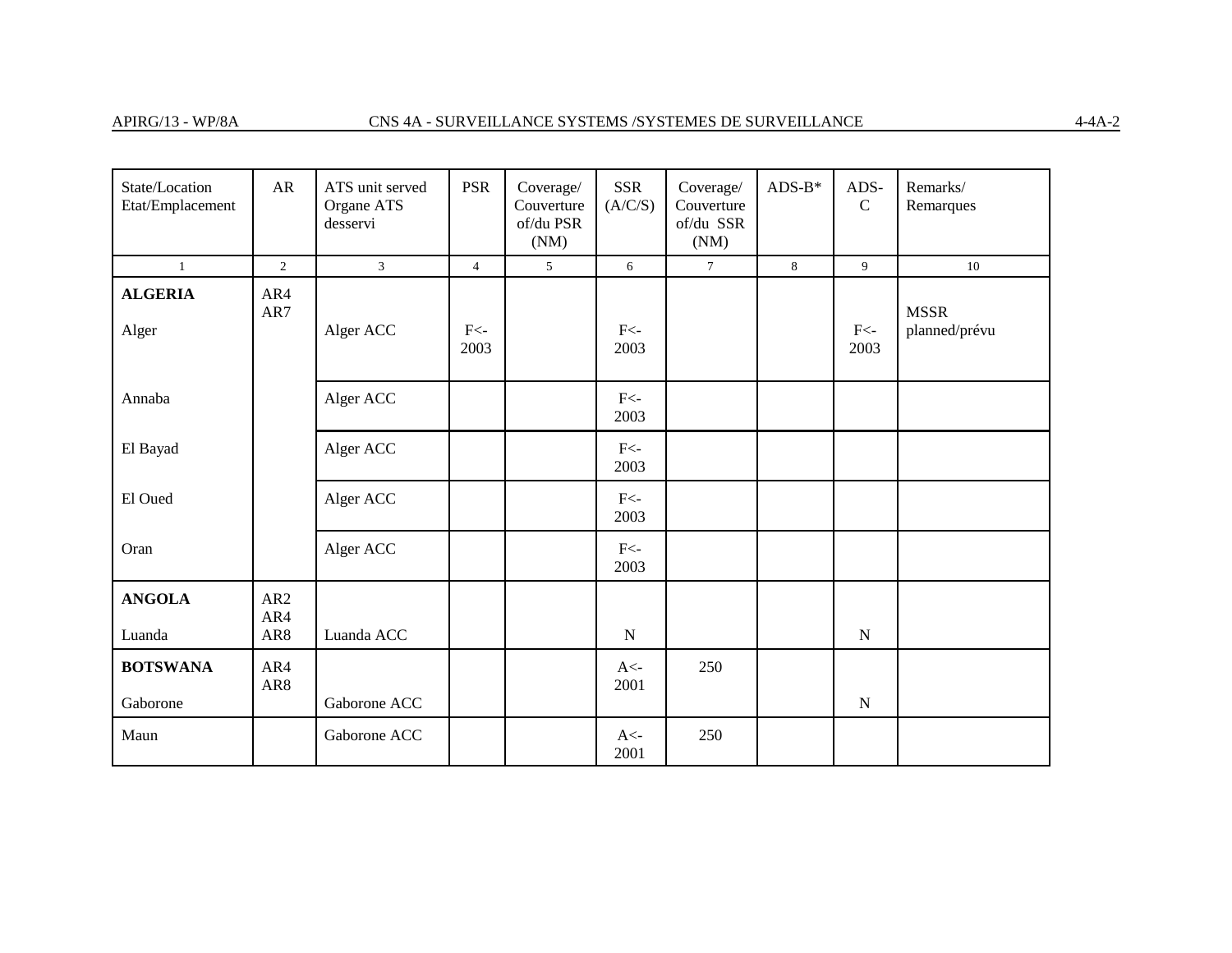| State/Location<br>Etat/Emplacement       | AR         | ATS unit served<br>Organe ATS<br>desservi | <b>PSR</b>                | Coverage/<br>Couverture<br>of/du PSR<br>(NM) | <b>SSR</b><br>(A/C/S)            | Coverage/<br>Couverture<br>of/du SSR<br>(NM) | $ADS-B*$ | ADS-<br>$\mathcal{C}$ | Remarks/<br>Remarques |
|------------------------------------------|------------|-------------------------------------------|---------------------------|----------------------------------------------|----------------------------------|----------------------------------------------|----------|-----------------------|-----------------------|
| $\mathbf{1}$                             | 2          | $\mathfrak{Z}$                            | $\overline{4}$            | 5                                            | 6                                | $\tau$                                       | $8\,$    | 9                     | $10\,$                |
| <b>CAPE VERDE</b><br>Sal                 | AR1        | Sal ACC                                   |                           |                                              |                                  |                                              |          | $F<$ -<br>2004        |                       |
|                                          |            |                                           |                           |                                              |                                  |                                              |          |                       |                       |
| <b>CHAD/TCHAD</b>                        | AR4<br>AR9 |                                           |                           |                                              | $N<$ -                           |                                              |          | $N<$ -                |                       |
| N'Djamena                                |            | N'Djamena ACC                             |                           |                                              | 2002                             |                                              |          | 2002                  |                       |
| <b>CONGO</b><br>Brazzaville              | AR4<br>AR5 | <b>Brazzaville ACC</b>                    |                           |                                              | $F<$ -<br>2003                   |                                              |          | $F<$ -<br>2003        |                       |
| CONGO (Dem.<br>Rep. of)                  | AR4        |                                           |                           |                                              |                                  |                                              |          |                       |                       |
| Kinshasa                                 |            | Kinshasa ACC                              |                           |                                              | ${\bf N}$                        |                                              |          | ${\bf N}$             |                       |
| <b>COTE</b><br>D'IVOIRE                  | AR5        | Abidjan ACC                               |                           |                                              | $\mathbf X$                      |                                              |          | ${\bf N}$             |                       |
| Abidjan                                  |            |                                           |                           |                                              |                                  |                                              |          |                       |                       |
| <b>EGYPT</b><br>Cairo<br>300715N 312354E | AR3<br>AR7 | Cairo ACC                                 | $\mathbf I$               | 200                                          | MI(A/C)                          | 250                                          |          | $\bf I$               |                       |
| 300621N 312439E<br>300621N 312439E       |            | Cairo APP<br>Cairo APP/TMA                | $\mathbf I$<br>F<20<br>02 | 70<br>60                                     | I(A/C)<br>MF(A/<br>$\mathcal{C}$ | 100<br>250                                   |          |                       |                       |

 $4-4A-3$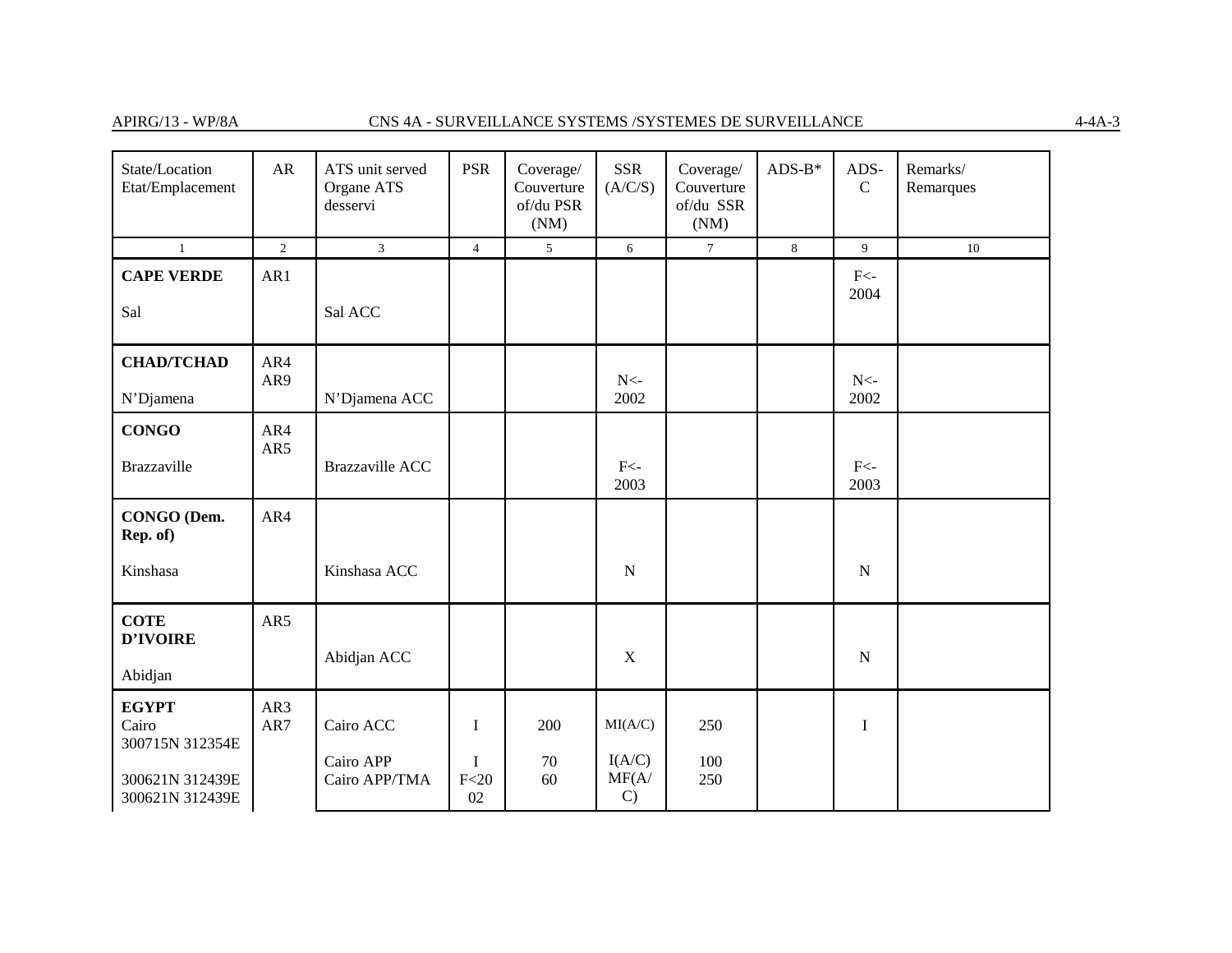| State/Location<br>Etat/Emplacement             | <b>AR</b>  | ATS unit served<br>Organe ATS<br>desservi | <b>PSR</b>     | Coverage/<br>Couverture<br>of/du PSR<br>(NM) | <b>SSR</b><br>(A/C/S) | Coverage/<br>Couverture<br>of/du SSR<br>(NM) | $ADS-B*$ | ADS-<br>$\mathcal{C}$ | Remarks/<br>Remarques |
|------------------------------------------------|------------|-------------------------------------------|----------------|----------------------------------------------|-----------------------|----------------------------------------------|----------|-----------------------|-----------------------|
| $\mathbf{1}$                                   | 2          | $\overline{3}$                            | $\overline{4}$ | 5                                            | 6                     | $7\phantom{.0}$                              | 8        | 9                     | 10                    |
| Hurghada<br>270319N 335025E                    | AR3        | Cairo ACC                                 | $\bf{I}$       |                                              | MI(A/C)               | 250                                          |          |                       |                       |
| Mersa Matruh<br>311810N 270831E                |            | Cairo ACC                                 |                |                                              | MI(A/C)               | 250                                          |          |                       |                       |
| Aswan<br>235830N 324636E                       |            | Cairo ACC                                 |                |                                              | MI(A/C)               | 250                                          |          |                       |                       |
| Asyut<br>270332N 310108E                       |            | Cairo ACC                                 | $\bf I$        | 200                                          | MI(A/C)               | 2550                                         |          |                       |                       |
| Luxor                                          |            | Luxor APP/TMA                             | $\mathbf I$    | 60                                           | MI(A/C)               | 250                                          |          |                       |                       |
| Sharm El Sheikh                                |            | Sharm El Sheikh<br>APP/TMA                | $\bf I$        | 60                                           | MI(A/C)               | 250                                          |          |                       |                       |
| <b>ERITREA</b><br>Asmara<br>151702N<br>385340E | AR3<br>AR9 | Asmara ACC                                |                |                                              | A/C/S                 | 250                                          |          | $\mathbf N$           |                       |
| <b>ETHIOPIA</b>                                | AR3        |                                           |                |                                              |                       |                                              |          |                       |                       |
| Addis Ababa                                    |            | Addis Ababa ACC                           |                |                                              | $F<$ -<br>2005        |                                              |          | $F<$ -<br>2002        |                       |
| <b>GHANA</b>                                   | AR5        |                                           |                |                                              |                       |                                              |          |                       |                       |
| Accra                                          |            | Accra ACC                                 | A              | 60                                           | I(A/C)                | 250                                          |          | ${\bf N}$             |                       |
| Tamale                                         |            | Accra ACC                                 |                |                                              | I(A/C)                | 250                                          |          |                       |                       |

 $4-4A-4$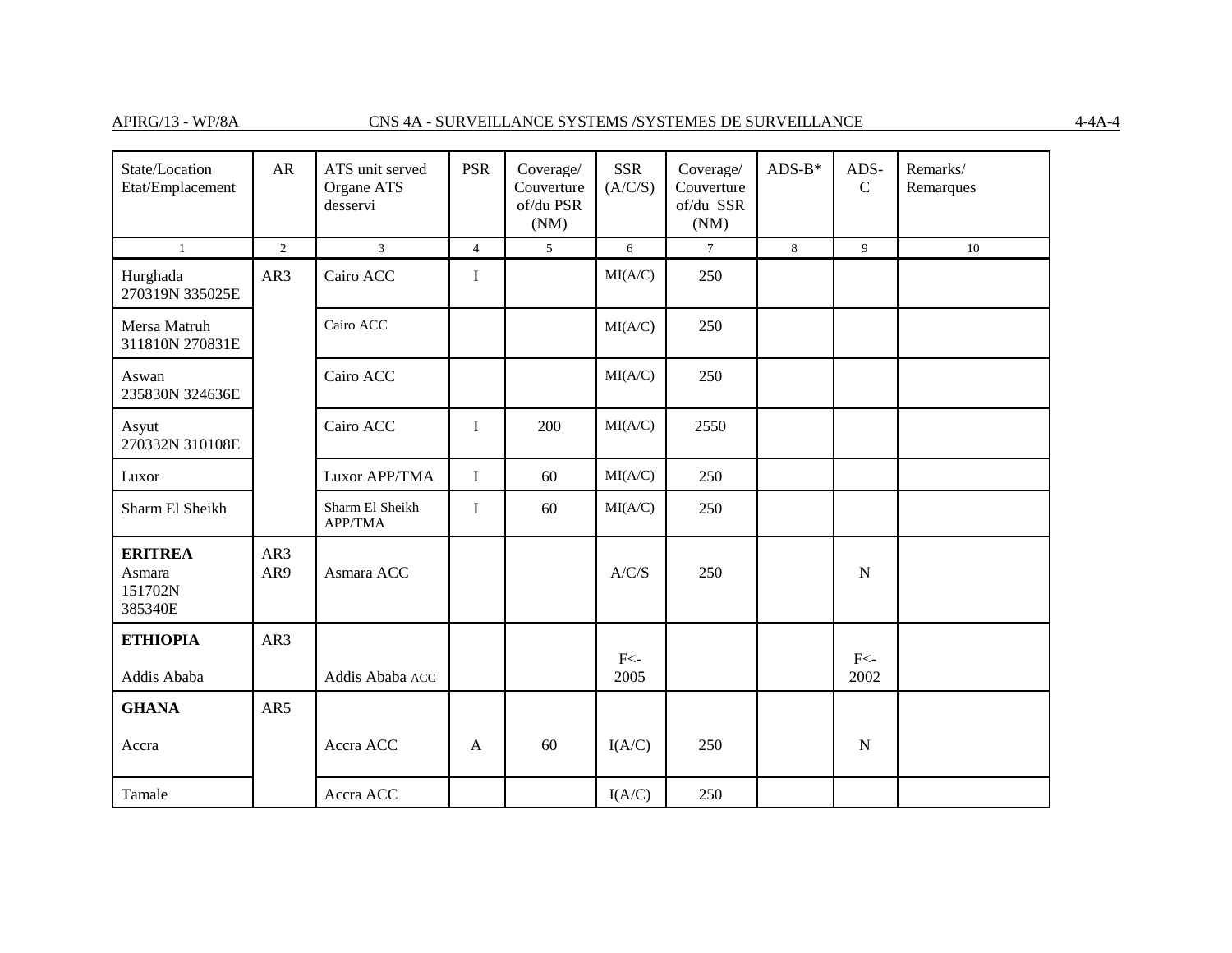# $\frac{\text{APIRG}}{13} \cdot \text{WP}/\text{8A} \qquad \qquad \text{CNS 4A - SURVELLLANCE SYSTEMS} \text{/}\text{SYSTEMES DE SURVELLLANCE}$

| State/Location<br>Etat/Emplacement                       | ${\sf AR}$        | ATS unit served<br>Organe ATS<br>desservi | <b>PSR</b>                   | Coverage/<br>Couverture<br>of/du PSR<br>(NM) | SSR<br>(A/C/S) | Coverage/<br>Couverture<br>of/du SSR<br>(NM) | $ADS-B*$ | ADS-<br>$\mathcal{C}$ | Remarks/<br>Remarques |
|----------------------------------------------------------|-------------------|-------------------------------------------|------------------------------|----------------------------------------------|----------------|----------------------------------------------|----------|-----------------------|-----------------------|
| $\mathbf{1}$                                             | 2                 | 3                                         | $\overline{4}$               | 5                                            | 6              | $\tau$                                       | 8        | 9                     | 10                    |
| <b>GUINEA/</b><br><b>LIBERIA/</b><br><b>SIERRA LEONE</b> | AR5               |                                           |                              |                                              |                |                                              |          |                       |                       |
| Robertsfield                                             |                   | Roberts FIC/ACC                           |                              |                                              |                |                                              |          | ${\bf N}$             |                       |
| <b>KENYA</b><br>Mombasa<br>Nairobi                       | AR3               | Mombasa APP<br>Nairobi ACC<br>Nairobi APP | $\mathsf{A}$<br>$\mathsf{A}$ |                                              | I(A/C)         | 200<br>200<br>200                            |          | $\mathbf N$           |                       |
| <b>LIBYAN ARAB</b><br><b>JAMAHIRIYA</b><br>Tripoli       | AR3<br>AR4<br>AR7 | Tripoli ACC                               |                              |                                              |                |                                              |          | $\mathbf N$           |                       |
| <b>MADAGASCAR</b><br>Antananarivo                        | AR3<br>AR10       | Antananarivo<br>ACC                       |                              |                                              |                |                                              |          | $I-$<br>2001          |                       |
| <b>MALAWI</b>                                            | AR8               |                                           |                              |                                              |                |                                              |          |                       |                       |
| Lilongwe                                                 |                   | Lilongwe ACC                              |                              |                                              |                |                                              |          | $\mathbf N$           |                       |
| <b>MAURITIUS</b><br>Mauritius                            | AR3<br>AR10       | Mauritius ACC                             |                              |                                              |                |                                              |          | ${\rm N}$ -<br>2001   |                       |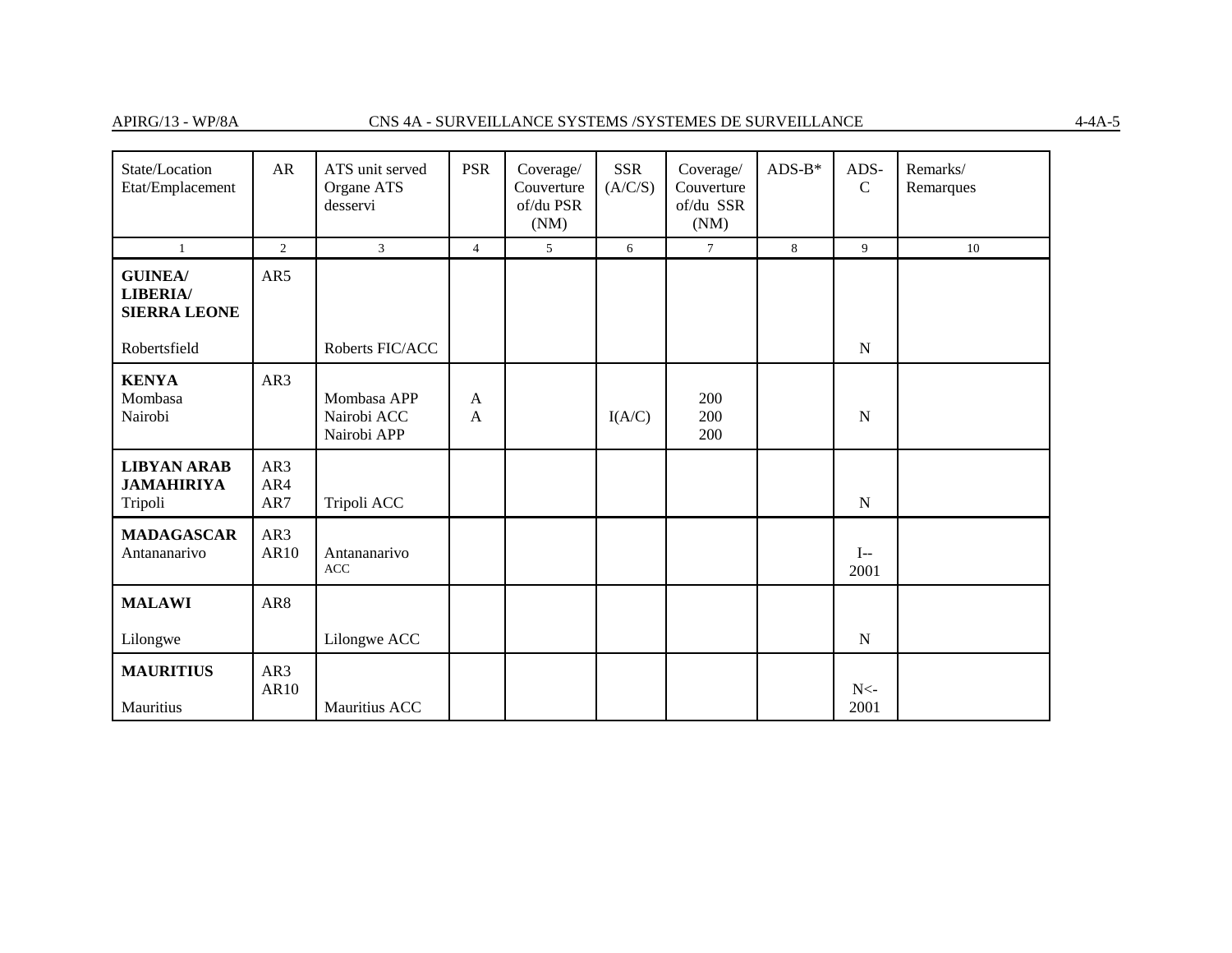### APIRG/13 - WP/8A CNS 4A - SURVEILLANCE SYSTEMS /SYSTEMES DE SURVEILLANCE

| State/Location<br>Etat/Emplacement                                                                                                                                  | AR                | ATS unit served<br>Organe ATS<br>desservi | <b>PSR</b>     | Coverage/<br>Couverture<br>of/du PSR<br>(NM) | <b>SSR</b><br>(A/C/S) | Coverage/<br>Couverture<br>of/du SSR<br>(NM) | $ADS-B*$ | ADS-<br>$\mathcal{C}$ | Remarks/<br>Remarques |
|---------------------------------------------------------------------------------------------------------------------------------------------------------------------|-------------------|-------------------------------------------|----------------|----------------------------------------------|-----------------------|----------------------------------------------|----------|-----------------------|-----------------------|
| $\mathbf{1}$                                                                                                                                                        | $\overline{2}$    | $\mathfrak{Z}$                            | $\overline{4}$ | 5 <sup>5</sup>                               | 6                     | $\overline{7}$                               | 8        | 9                     | 10                    |
| <b>MOROCCO</b><br>Casablanca<br>332124.12N<br>073642.99W<br>Agadir<br>301908.96N<br>092440.75W<br>Ifrane 333151.87N<br>050926.95W<br>Safi 321904.94N<br>091444.078W | AR1<br>AR6<br>AR7 | Casablanca ACC<br>Casablanca APP          | $\mathbf I$    | 60                                           | MI(A/C)               | 250                                          |          | ${\bf N}$             |                       |
| <b>MOZAMBIQUE</b>                                                                                                                                                   | AR8               |                                           |                |                                              |                       |                                              |          |                       |                       |
| Beira                                                                                                                                                               |                   | Beira ACC                                 |                |                                              |                       |                                              |          | ${\bf N}$             |                       |
| <b>NAMIBIA</b><br>Windhoek                                                                                                                                          | AR4<br>AR8        | Windhoek ACC                              |                |                                              |                       |                                              |          | ${\bf N}$             |                       |
| <b>NIGER</b><br>Niamey                                                                                                                                              | AR4<br>AR9        | Niamey ACC                                |                |                                              |                       |                                              |          | $F<$ -<br>2004        |                       |
| <b>NIGERIA</b><br>Kano                                                                                                                                              | AR4<br>AR9<br>AR5 | Kano ACC<br>Kano APP                      |                |                                              | F(A/C)<br>I(A/C)      | 250<br>150                                   |          | $F<$ -<br>2005        |                       |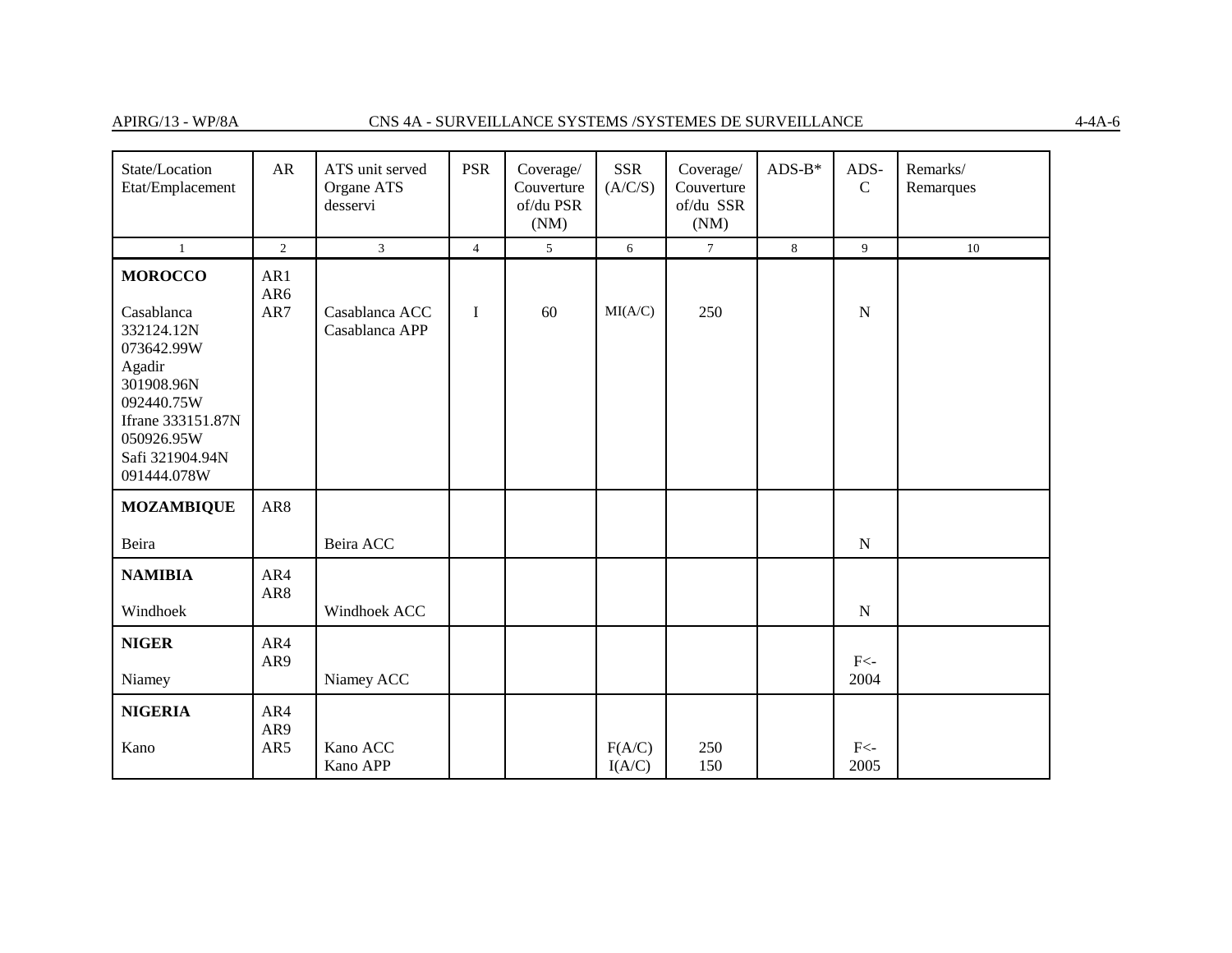# APIRG/13 - WP/8A CNS 4A - SURVEILLANCE SYSTEMS /SYSTEMES DE SURVEILLANCE

| State/Location<br>Etat/Emplacement         | AR                                    | ATS unit served<br>Organe ATS<br>desservi                                    | <b>PSR</b>     | Coverage/<br>Couverture<br>of/du PSR<br>(NM) | <b>SSR</b><br>(A/C/S) | Coverage/<br>Couverture<br>of/du SSR<br>(NM) | $ADS-B*$ | ADS-<br>$\mathcal{C}$ | Remarks/<br>Remarques             |
|--------------------------------------------|---------------------------------------|------------------------------------------------------------------------------|----------------|----------------------------------------------|-----------------------|----------------------------------------------|----------|-----------------------|-----------------------------------|
| $\mathbf{1}$                               | $\mathbf{2}$                          | $\mathfrak{Z}$                                                               | $\overline{4}$ | $\sqrt{5}$                                   | 6                     | $\tau$                                       | $\,8\,$  | 9                     | 10                                |
| Lagos                                      |                                       | Lagos ACC<br>Lagos APP                                                       | $\bf{I}$       | 100                                          | F < 2003<br>I(A/C)    | 250<br>150                                   |          | $F<$ -<br>2005        |                                   |
| <b>SENEGAL</b>                             | AR1                                   |                                                                              |                |                                              |                       |                                              |          |                       |                                   |
| Dakar                                      | AR9                                   | Dakar ACC                                                                    |                |                                              |                       |                                              |          | $F<$ -<br>2002        |                                   |
| <b>SEYCHELLES</b>                          | AR3<br>AR10                           |                                                                              |                |                                              |                       |                                              |          |                       |                                   |
| Seychelles                                 |                                       | Seychelles ACC                                                               |                |                                              |                       |                                              |          | ${\bf N}$             |                                   |
| <b>SOMALIA</b>                             | AR3                                   |                                                                              |                |                                              |                       |                                              |          |                       |                                   |
| Mogadishu                                  |                                       | Mogadishu FIC                                                                |                |                                              |                       |                                              |          | ${\bf N}$             |                                   |
| <b>SOUTH AFRICA</b><br>Cape Town           | AR <sub>2</sub><br>AR4<br>AR8<br>AR10 | Cape Town ACC<br>Cape Town APP                                               | $\bf{I}$       |                                              | I(A/C)                |                                              |          | ${\bf N}$             |                                   |
| Johannesburg                               |                                       | Johannesburg<br><b>ACC</b><br>Johannesburg<br>APP<br>Johannesburg<br>Oceanic | $\mathbf I$    |                                              | I(A/C)                |                                              |          | $\mathbf I$           |                                   |
| <b>SPAIN</b><br>(Canarias)<br>Gran Canaria | AR1<br>AR6                            | Canarias ACC                                                                 | I              |                                              | I(A/C)                | 200                                          |          | $\bf{I}$              | 5 radars on multi<br>radar system |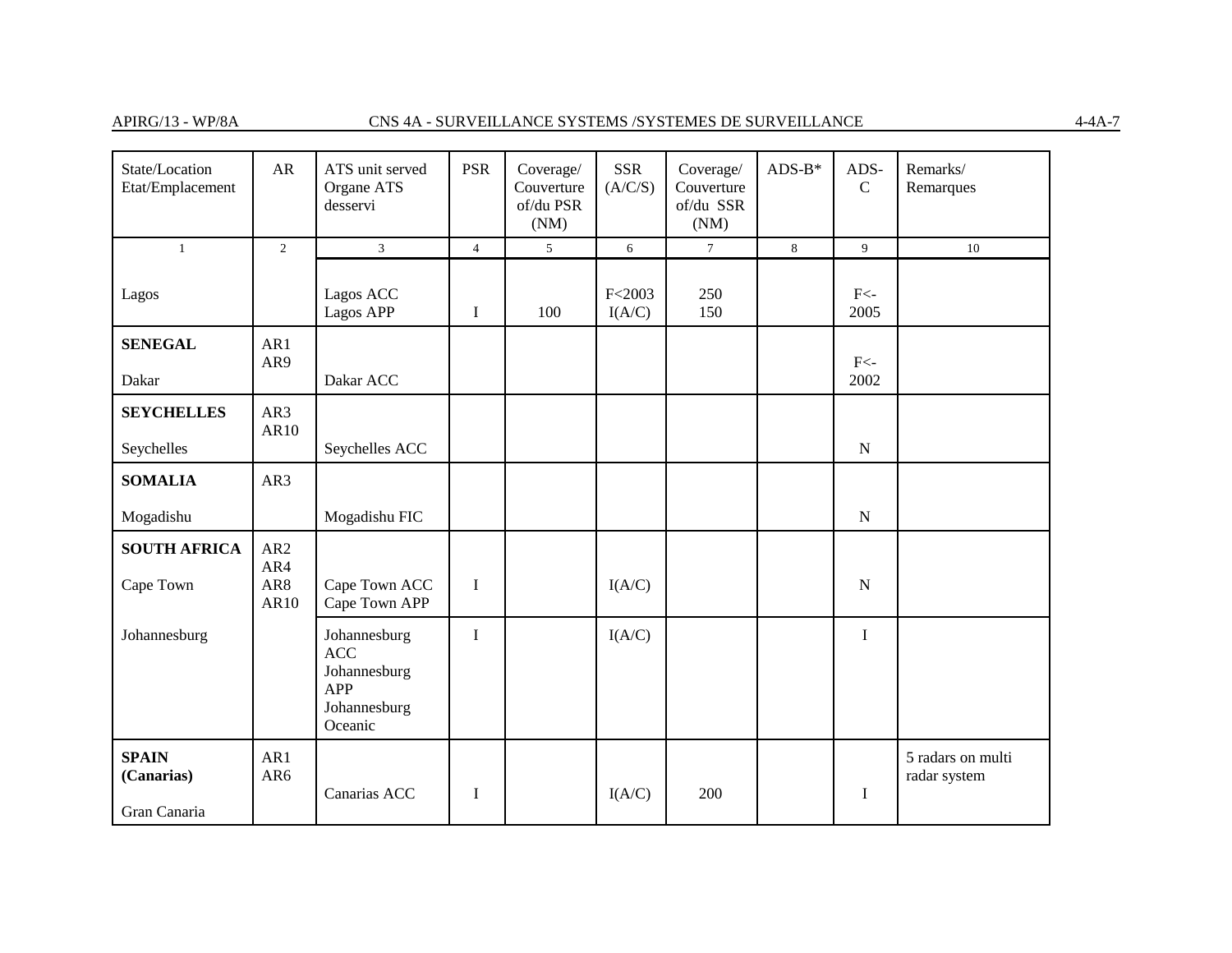| State/Location<br>Etat/Emplacement | AR             | ATS unit served<br>Organe ATS<br>desservi | <b>PSR</b>     | Coverage/<br>Couverture<br>of/du PSR<br>(NM) | <b>SSR</b><br>(A/C/S) | Coverage/<br>Couverture<br>of/du SSR<br>(NM) | $ADS-B*$ | ADS-<br>$\mathcal{C}$ | Remarks/<br>Remarques                     |
|------------------------------------|----------------|-------------------------------------------|----------------|----------------------------------------------|-----------------------|----------------------------------------------|----------|-----------------------|-------------------------------------------|
| $\mathbf{1}$                       | $\overline{2}$ | $\mathbf{3}$                              | $\overline{4}$ | 5                                            | 6                     | $\tau$                                       | 8        | 9                     | 10                                        |
| Lanzarote                          |                | Canarias ACC<br>(GCFV/GCRR<br>APP)        |                |                                              | I(A/C)                | 220                                          |          | $\mathbf N$           |                                           |
| Las Palmas                         |                | Canarias ACC<br>(GC APP)                  | $\mathbf{I}$   | 60                                           | I(A/C)                | 150                                          |          |                       |                                           |
| La Palma                           |                | Canarias ACC                              |                |                                              | I(A/C)                | $170*$                                       |          |                       | *Between/Entre<br>$005^\circ - 210^\circ$ |
| Tenerife                           |                | Canarias ACC<br>Tenerife APP              | $\mathbf{I}$   | 60                                           | I(A/C)                | 120                                          |          | $\mathbf N$           |                                           |
| <b>SUDAN</b><br>Khartoum           | AR3<br>AR9     | Khartoum ACC                              |                |                                              | MI(A/C)               | 250                                          |          | ${\bf N}$             |                                           |
| Dongola                            |                | Khartoum ACC                              |                |                                              | F < 2002              | 250                                          |          |                       | <b>MSSR</b>                               |
| El Fasher                          |                | Khartoum ACC                              |                |                                              | F < 2002              | 250                                          |          |                       |                                           |
| El Obeid                           |                | Khartoum ACC                              | $\mathbf{A}$   | 100                                          | F < 2002              | 250                                          |          |                       |                                           |
| Juba                               |                | Khartoum ACC                              | $\mathbf{A}$   | 100                                          | F < 2002              | 250                                          |          |                       |                                           |
| Malakal                            |                | Khartoum ACC                              |                |                                              | F < 2002              | 250                                          |          |                       |                                           |
| Port Sudan                         |                | Khartoum ACC                              | A              | 100                                          | F < 2002              | 250                                          |          |                       |                                           |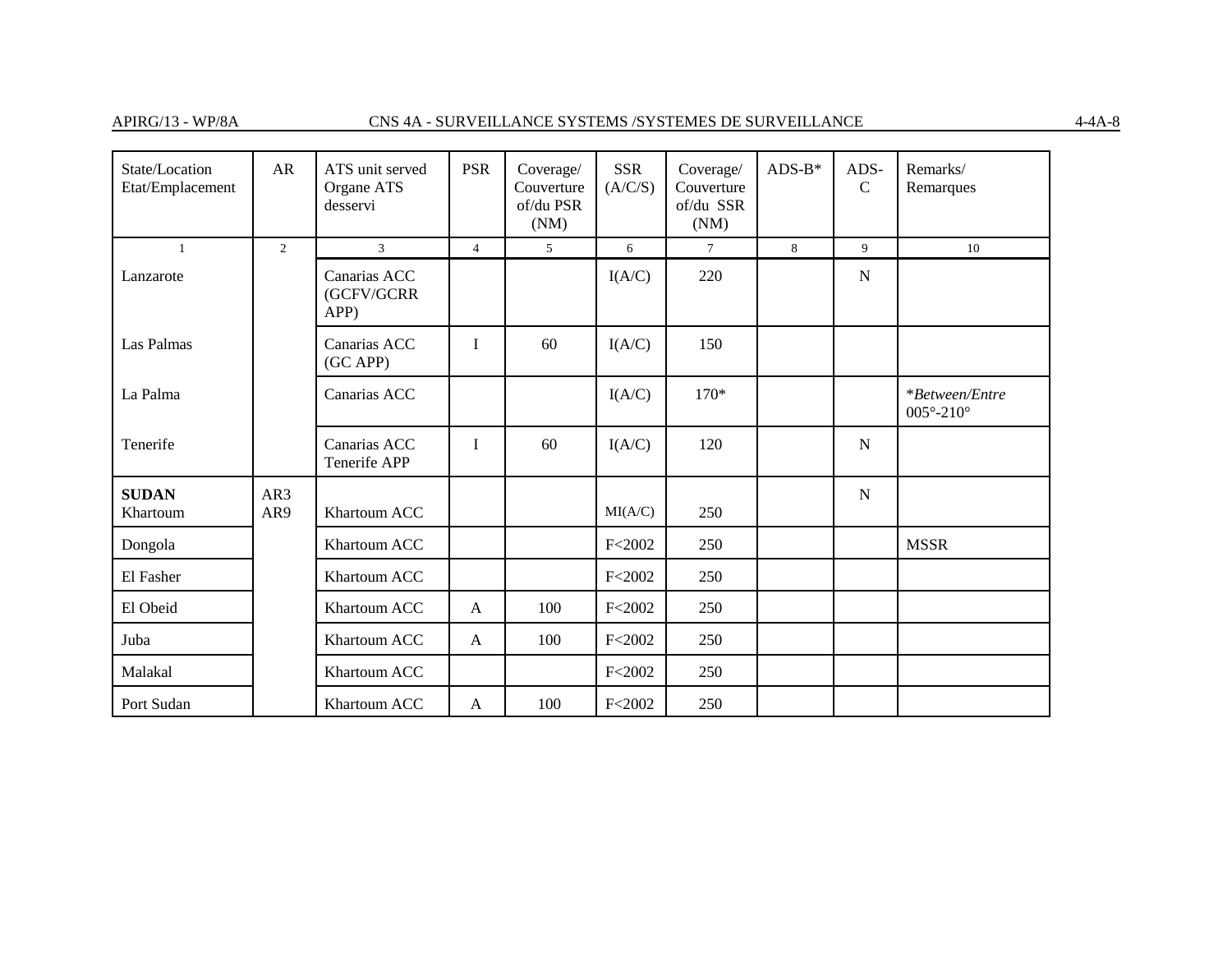# APIRG/13 - WP/8A CNS 4A - SURVEILLANCE SYSTEMS /SYSTEMES DE SURVEILLANCE

| State/Location<br>Etat/Emplacement                                                                            | AR              | ATS unit served<br>Organe ATS<br>desservi | <b>PSR</b>     | Coverage/<br>Couverture<br>of/du PSR<br>(NM) | SSR<br>(A/C/S) | Coverage/<br>Couverture<br>of/du SSR<br>(NM) | $ADS-B*$ | ADS-<br>$\mathcal{C}$ | Remarks/<br>Remarques |
|---------------------------------------------------------------------------------------------------------------|-----------------|-------------------------------------------|----------------|----------------------------------------------|----------------|----------------------------------------------|----------|-----------------------|-----------------------|
| $\mathbf{1}$                                                                                                  | $\overline{c}$  | $\mathfrak{Z}$                            | $\overline{4}$ | 5 <sup>5</sup>                               | 6              | $\overline{7}$                               | $8\,$    | 9                     | 10                    |
| <b>TUNISIA</b><br>Tunis<br>PSR:<br>365135.417N<br>0101428.9293E<br>Sidi Zid:<br>362829.0381N<br>0101929.0568E | AR4<br>AR7      | Tunis ACC<br>Tunis APP<br>Monastir APP    | I              | 60                                           | MI(A/C)        | 250                                          |          | ${\bf N}$             |                       |
| Akouda<br>035 53 37N<br>010 33 46E                                                                            |                 | Tunis ACC<br><b>Monastir APP</b>          |                |                                              | MI(A/C)        | 250                                          |          |                       |                       |
| <b>UGANDA</b>                                                                                                 | AR3             |                                           |                |                                              |                |                                              |          |                       |                       |
| Entebbe                                                                                                       |                 | Entebbe ACC                               |                |                                              |                |                                              |          | ${\bf N}$             |                       |
| <b>UNITED REP.</b><br>OF TANZANIA<br>Dar Es Salaam                                                            | AR3<br>AR8      |                                           |                |                                              |                |                                              |          | ${\bf N}$             |                       |
| <b>ZAMBIA</b>                                                                                                 | AR4             |                                           |                |                                              |                |                                              |          |                       |                       |
| Lusaka                                                                                                        | AR <sub>8</sub> | Lusaka ACC                                |                |                                              |                |                                              |          | ${\bf N}$             |                       |
| <b>ZIMBABWE</b>                                                                                               | AR8             |                                           |                |                                              |                |                                              |          |                       |                       |
| Harare                                                                                                        |                 | Harare ACC                                |                |                                              | I(A/C)         |                                              |          | ${\bf N}$             |                       |